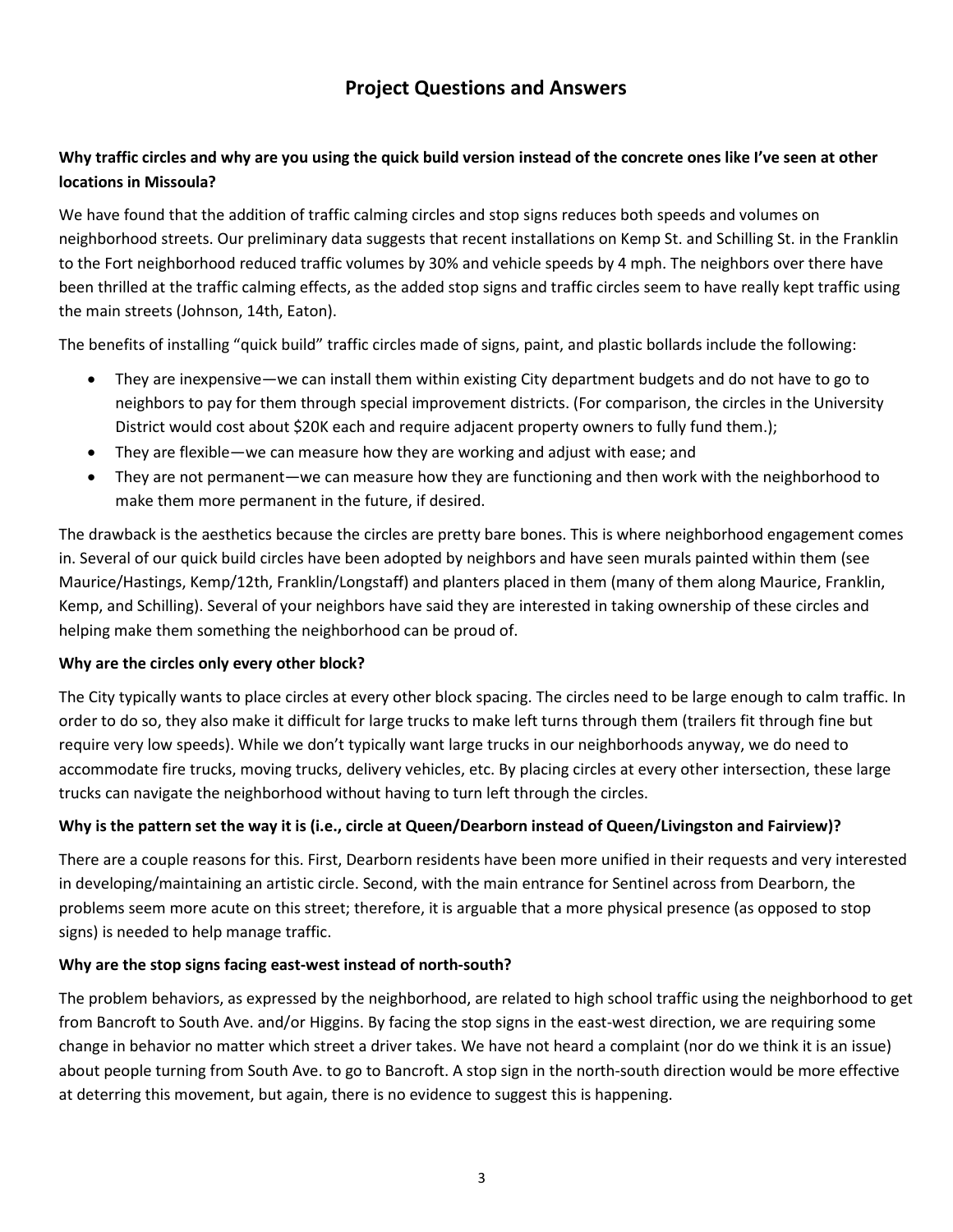# **Why stop signs at all?**

While it is true that stop signs, by themselves, have limited efficacy at slowing traffic, the overarching goal here is safety. At the intersections where we propose installing stop signs, there are sight obstructions (usually houses) that prevent people from seeing traffic coming on the cross streets. Stopping at an intersection allows drivers to see further up the cross street and brings the sight distance into compliance with our design guidelines. Stop signs can also act as a traffic deterrent because people who encounter them will try to find a route with less resistance. In this case, we want non-local traffic on Bancroft and South Ave. because those streets are built to handle higher volumes. The hope is that stop signs (especially if enforced a little more after installation) will encourage high school students and others to stay on the main streets.

# **What about Benton?**

Speeding is a concern on Benton as well. Currently, cut through traffic on Benton is less of a concern, as the high school parking lot does not face Benton as it does Fairview, Dearborn, and Livingston. We plan to collect additional data after the installation of the current project and determine if and how we might need to better manage traffic on Benton. Though there have been similar requests for help on Benton, and it is reasonable to expect some amount of overflow from the streets we are currently planning to calm, the interventions we might be able to use on Benton need a little more time to vet internally, and we are not able to propose something for implementation this fall that we think will be effective. We will be looking closer at this over the coming months and may bring plans for Benton back to the neighborhood next year.

# **How do I go about decorating the traffic circles?**

# Inspiration and information about how to activate our local streets can be found here:

# [https://www.ci.missoula.mt.us/DocumentCenter/View/56341/Neighborhood\\_Energizers.](https://www.ci.missoula.mt.us/DocumentCenter/View/56341/Neighborhood_Energizers)

We are working on developing guidelines to address questions about visibility and height restrictions, painting process and material choice, and other design details. Our basic rules for art in the public right-of-way are:

- No words other than street or neighborhood names,
- No logos or marketing,
- No political symbols, and
- No symbols that could be construed as traffic control.

Anyone interested in being involved with this part of the project should contact the Lewis & Clark Neighborhood Council and Ben Weiss.

# **What about other improvements, like better sidewalks, speed zones by the schools, more crosswalks, etc.?**

**Sidewalks:** Missoula is missing miles and miles of sidewalks—at the current rate of construction it will take over 100 years to fill them all in. The L&C neighborhood has sidewalks, and though they may not meet the City's current standards (curb side instead of boulevard), we will largely be prioritizing filling in gaps before bringing existing sidewalks into compliance with current standards. The exception to this is on our Neighborhood Greenway projects. Park St. is prioritized as a Neighborhood Greenway in our master plans and as such, we will be coming through and making this street more accessible. This means making sure the curb ramps are appropriate and meet Americans with Disabilities Act (ADA) standards, fixing broken or hazardous panels, and changing driveway and alley approaches to be less steep and meet ADA. At that time, we will also seek to install traffic calming along Park St. This project is still at least 2-3 years away and will have a much more extensive public process than the one we are pursuing for the current quick build traffic calming project. Look for more information about this project in the coming months.